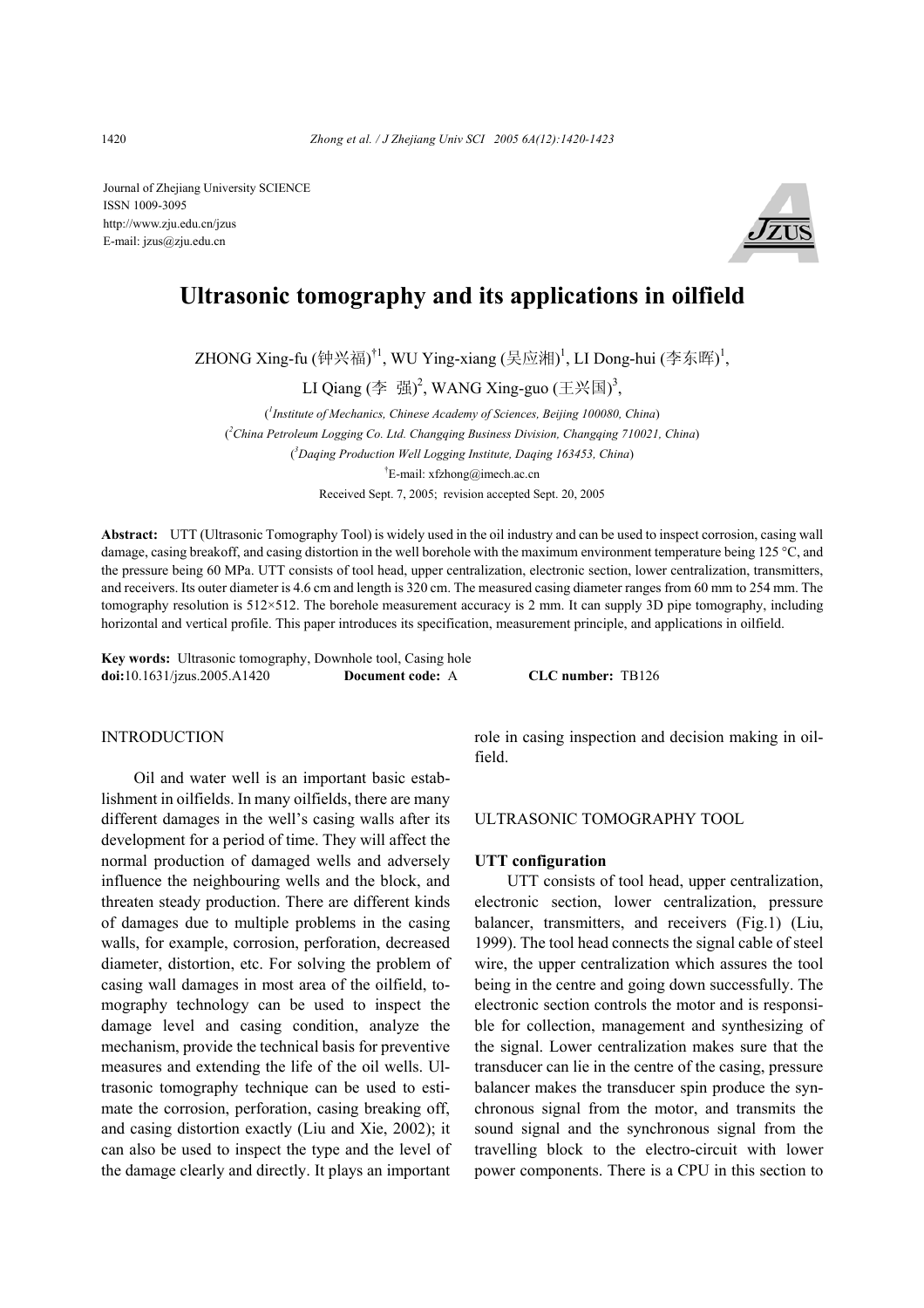control and realize the following function: emission of ultrasonic signal, receiving the time, and amplification of the echo, PCM coding, and receiving command from the surface. The special pressure balancer is adopted to pressurise the tool and for encapsulation of the transducer; it makes the tool run well under the high temperature and pressure.



**Fig.1 The sketch of UTT** 

## **Measuring principle**

Utilizing the property of ultrasonic transmission and reflection in the medium, the ultrasonic transducer of the downhole tool sends and receives the ultrasonic pulse to and from the wall. The amplitude and time of the echo are processed and sent to the ground by the cable. The casing condition is studied from the information on time and amplitude. The interpretation software describes the casing wall damages and the distortion position using tomography techniques, including 3D tomography, vertical profile, horizontal profile, time figure and amplitude tomography, etc. drawing production plot with the special equipment (Parilla *et al*., 1991; Sabatini, 1995).

The transducer emits 512 times ultrasonic pulses to the wall in vertical, and has a 6 r/s rotating velocity during well logging with UTT. The receiver picks up echo at 512 points per cycle, and every point takes 325 µs. Information on echo time and amplitude are detected and coded by downhole tools, each information unit consists of 24 bits.

#### **Data acquisition and process**

A single chip sends the ultrasonic pulse at 360 µs; this electric signal is sent as sound wave after amplification through the MOS tube and transformer and transmission to the transducer; the sound wave is

decreased, reflected and refracted during the travelling from the medium. In the waves emanating from the medium there are many signals that interfere with the first echo, so a band-pass circuit and enlarged circuit are designed before data acquisition to get the ideal echo. Processed echoes are sent to the comparing circuit and integral circuit to get the echo time and echo amplitude. A single chip codes the echo time, echo amplitude, line synchronization, point synchronization (Wang, 1989). Modulated PCM code is transmitted to the ground at 66.67 kbps through seven core cables by power driving.

# **UTT specifications**

UTT specifications are: Accuracy: error ±4° (well inclined<70°); Vertical resolution: 2 mm; Hole resolution: 8 mm; Measuring mode: continued; Transmitter frequency: 0.5~2.0 MHz; Transmitter cycle speed: 6~7 r/s; Transmitter work frequency: 1.5 MHz; Transfer speed: 73 kB/s; Horizontal resolution: 512 point/cycle; Logging speed: 60 m/h; Measuring range: 60~254 mm; Environment liquid: 0~1.41 g/cm<sup>3</sup>; Weight: 22 kg; Size:  $\varnothing$ 46 mm×3200 mm; Temperature: 0~125 °C; Pressure: 60 MPa; Operation environment: Windows OS.

# APPLICATION

## **Calibration test**

For visually observing the measure of distortion with UTT, different devices are used, and the real casing is changed to protuberant, concave, breaking off, perforation, for comparing the testing result and actual distortion. Qualitative and quantitative were conducted. Fig.2 is a comparison between the testing result and the real distorted casing.



**Fig.2 Contrast between the testing result (a) and the real damage casing (b)**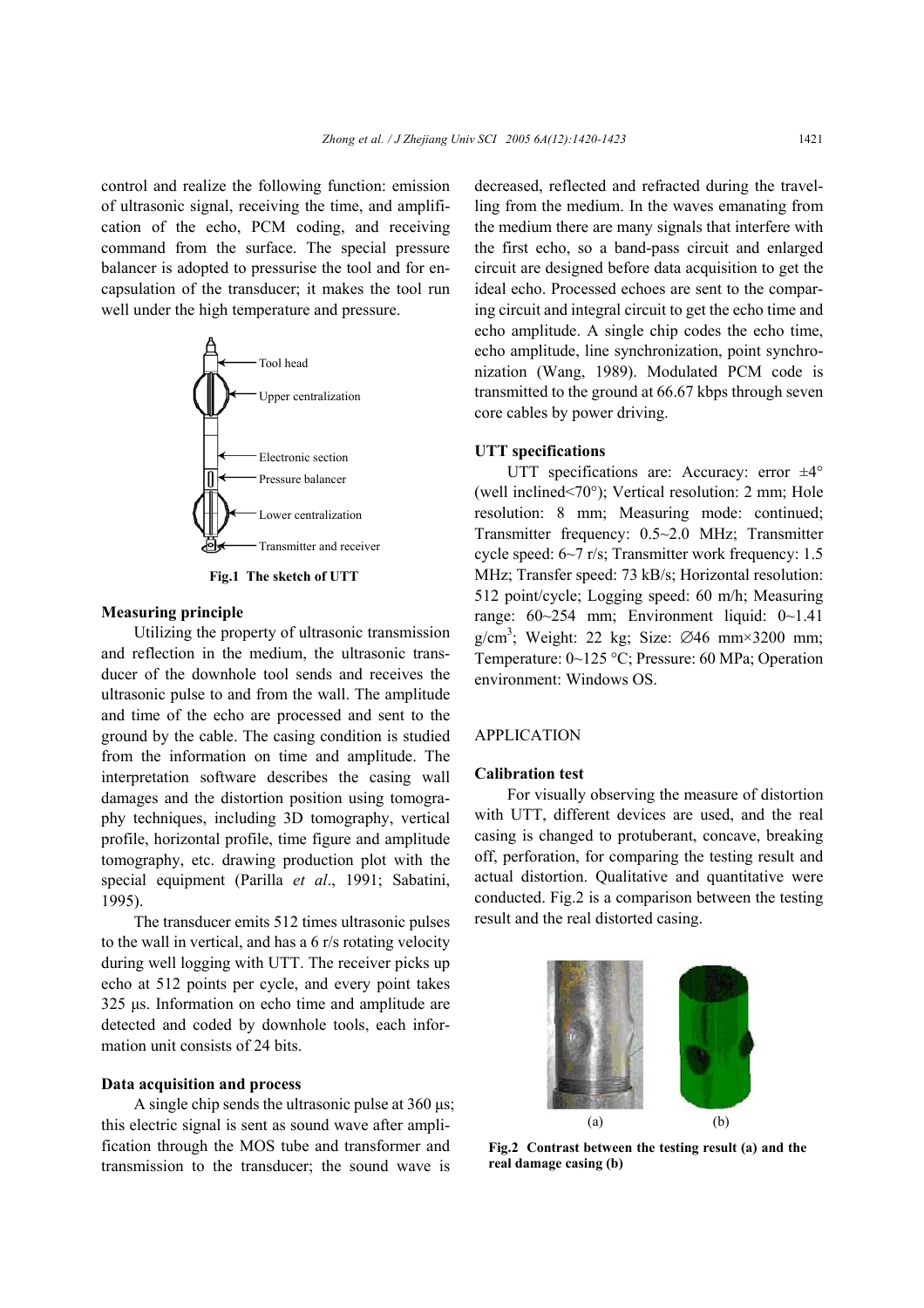#### **Damage and caving in the casing wall**

Well A is a water injected well in the Daqing oilfield, when adjusting project of injecting water into the well was implemented. An excluder was put on the top oil zone, but much water was discovered when the excluder was set free, and about 28  $m^3/d$  water could be injected into the casing. This indicated abnormality in the casing. For detecting the abnormity, ultrasonic tomography was used. Fig.3 is the inspection result indicating existence of a vertical split in the well wall at depth of 958.7~959.7 m, and a hole on the casing wall at depth of 642.3~642.4 m, clearly shows the abnormity at the beginning. According to the colour tomography data, two excluders should be used, one at the position 600 m above the defect and one at 600 m below the defect, and an excluder should also be used on the level of perforation at 960 m depth and that the connecting part should be used to stop injected water at the lower level of perforation.



**Fig.3 A split (a) and hole (b) on the casing wall in well A**

## **Breakoff in the casing well**

Well B plays an important role in the development blocks of Jilin oilfield, its depth is 3200 m and drilling was done in 1991. Because casing damage was found during fixing of the well after drilling in 1991, it has not been used for production. To further find out the real condition in the well, UTT logging was processed in 2001. Fig.4 is the testing result. Logging was at 3120~3150 m, 3D tomography at 3141.8 m revealed that the casing diameter was enlarged, this is box coupling, at this position, the casing was broken off. According to the logging data, oilfield experts figured out that this well was damaged at the box coupling of the casing during drilling, and that the producer will repair it according to these logging data. The depth of it is 3200 m. The high pressure and temperature in it indicated that the UTT is useful in this kind of environment.



**Fig.4 A breakoff in well B** 

# **Bend distortion of the casing**

Well C was the observed well in the Daqing oilfield. Logging information indicated that the tool works well. The repetition and consistency are all right. Fig.5 is the result of twice testing. The casing bends at depth of 982.4~983.2 m, and is damaged from 45°~135°, so the source direction where this casing was bent 90°.



**Fig.5 An azimuth-wall thickness tomography in well C**